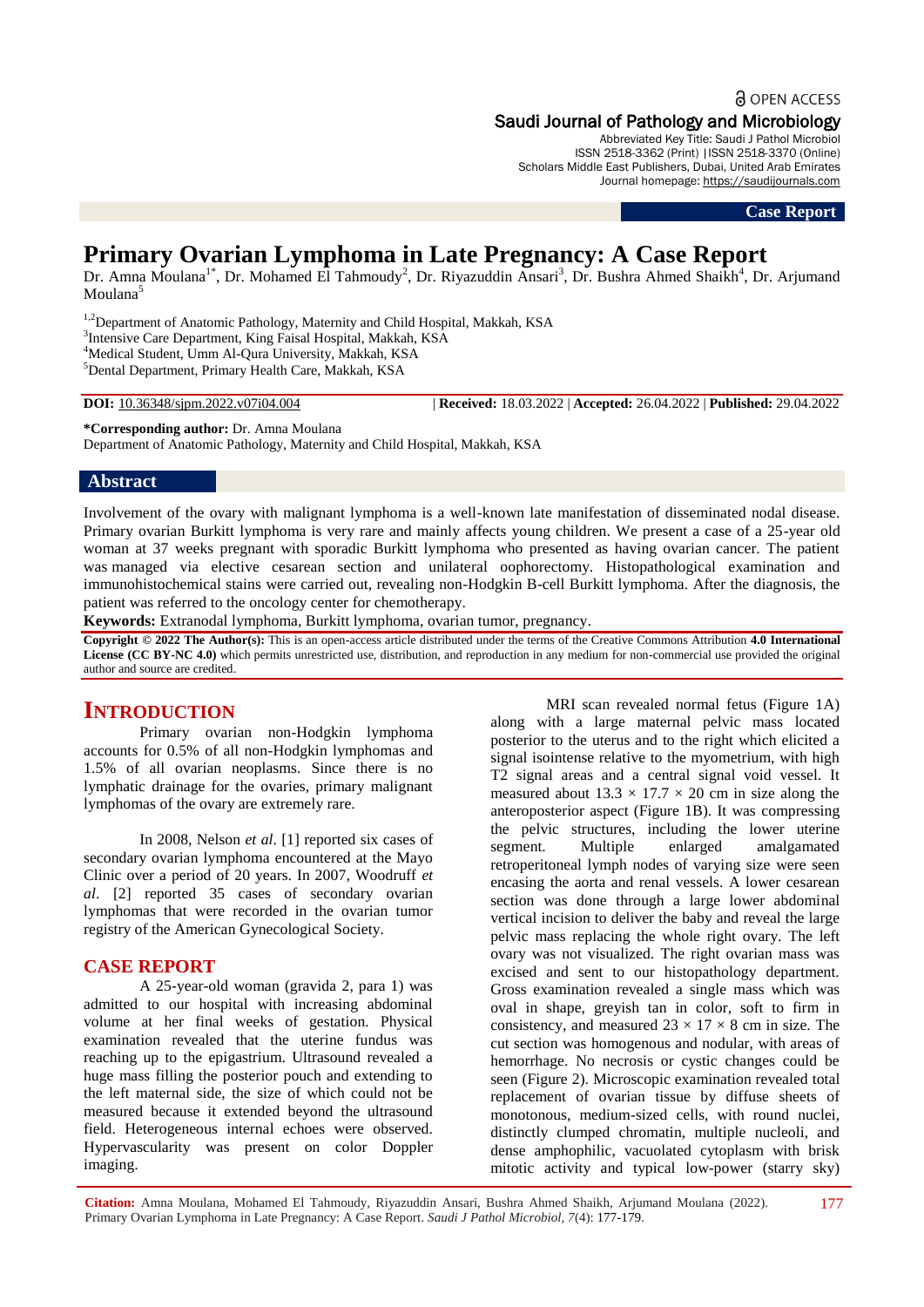appearance, with tingible body macrophages (Figure 3,4). Minute residual ovarian tissue was noted. Immunohistochemical profiling revealed that the malignant cells were diffuse positive for CD45, CD20, CD10, C-myc (Figure 5), and Ki67 (almost 100%), with focal positivity for CD3 and Bcl-6. The malignant cells were negative for CD5, CD23, Cyclin D1, Alk-1, AFP, OCT-4, CD117, D2-40, PLAP, EMA, and BCl-2. Pathologic assessments were consistent with non-Hodgkin lymphoma, with morphological and immunohistochemical features indicating B-cell type Burkitt lymphoma (BL).



**Fig-1A: Fetus, Fig-1B: Tumor**



**Fig-2: Gross Photo showing a single bisected mass, measuring 23 × 17 × 8 cm in size; the cut section is homogenous and nodular, with areas of hemorrhage.**



**Fig-4: Histopathology examination demonstrates round nuclei, distinctly clumped chromatin, multiple nucleoli, and dense amphophilic, vacuolated cytoplasm with brisk mitotic activity (H&E staining; ×40).**



**Fig-5: Positive c-MYC (immunostaining; ×40).**

### **DISCUSSION**

The majority of lymphomas involving the ovary are of B-cell phenotype; BL and diffuse large Bcell lymphoma are the most common variants, with BL usually presenting bilaterally [3]. Intra-abdominal BL is often diagnosed at a very late stage due to nonspecific symptoms, usually presenting with abdominal pain, nausea, vomiting, amenorrhea, and abdominal distension [4]. Around 70% of BL patients present with head and neck involvement at an advanced stage of the illness [5]. BL is a highly aggressive mature B-cell lymphoid malignancy, first described by a British surgeon (Denis Parsons Burkitt) in Africa. It demonstrates translocation between the c-MYC gene and immunoglobulin heavy locus, most commonly  $t(8;14)(q24;q32)$ . The illness has three variants: endemic, sporadic, and immunodeficiency-associated. The endemic variant is strongly connected with Epstein–Barr virus infection and is diagnosed more often in endemic malaria regions [6]. It usually involves the jaw or [facial bones](https://www.sciencedirect.com/topics/medicine-and-dentistry/facial-bone) and spreads to the bone marrow, peripheral blood, [meninges,](https://www.sciencedirect.com/topics/medicine-and-dentistry/meninx) [testes,](https://www.sciencedirect.com/topics/medicine-and-dentistry/testis) ovaries, kidneys, and breasts. Sporadic BL is mostly diagnosed in young adults in the United States and Western Europe. It presents as an extranodal manifestation, usually in the abdominal cavity [7]. Immunodeficiency-associated BL is mostly observed in HIV-positive patients, though it can also be seen in patient's post-organ transplantation or patients with primary immunodeficiency [7]. The hypothesis for the origin of primary ovarian lymphoma (POL) suggests the presence of pre-existing lymphoid tissue in the ovary [8]. Although lymphocytes are absent in the ovaries, those surrounding the blood vessels at the hilum or related to the corpus luteum may be the origin for the tumor cells [9]. Some pieces of literature claim that reactive lymphocytes may be involved with the ovary in patients with pelvic inflammatory disease or endometriosis, which can transform into POL. BL consists of monomorphic, medium-sized cells with basophilic cytoplasm, a high proliferation fraction, and a 'starry sky' pattern [10]. The criteria presented by Fox *et al*. [11] for diagnosing POL are as follows: (a) The lymphoma is confined to the ovary or the adjacent lymph nodes or structures at